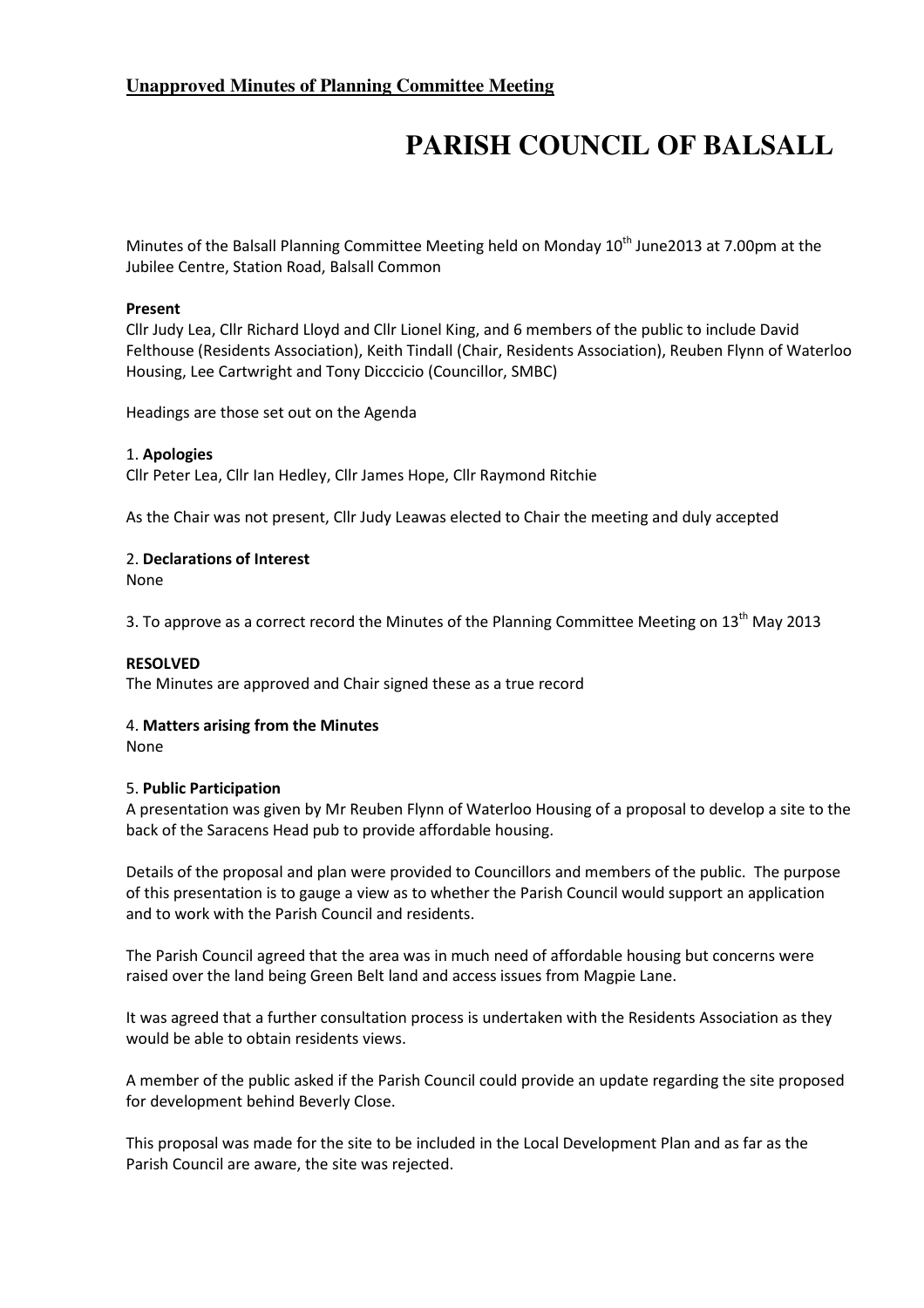- 6. Planning Applications
	- 6.1. 2013/624 Hawthorns, Green Lane, Balsall Common Side and rear extensions with front, side and rear dormers and rooflight to rear to form dormer bungalow, and erection of porch to front elevation Comment:- No comment
	- 6.2. 2013/711 Arbour Tree Bungalow, Arbour Tree Lane, Chadwick End, Solihull Extend time limit on approved planning application 2010/643 (replacement dwelling) Comment:- No comment
	- 6.3. 2013/706 Oak House, 108 Meeting House Lane, Balsall Common, Coventry Works to 1 No. Oak tree protected by Tree Preservation Order No. 326: 5 metre crown lift, general deadwooding and feather thinning Comment:- No comment
	- 6.4. 2013/786 3 Saracen Drive, Balsall Common Part single storey, part two storey side and rear extension Comment:- No comment
	- 6.5. 2013/835 Oaks Farm Shop, Balsall Street, Balsall Common 3 Non-illuminated advertising signs (resubmission of application 2013/451) Comment:- We are unsure of the location of the 2.44m high sign but otherwise, the Parish Council has no objection to the application
	- 6.6. 2013/837 Elm Farm, Meer End Road, Honiley Erect double garage in front of existing farmhouse on the north-west corner of the site Comment:- No comment
	- 6.7. 2013/838 Elm Farm, Meer End Road, Honiley Erect and agricultural barn Comment:- No comment
	- 6.8. 2013/762 23 Alder Lane, Balsall Common CV7 7DZ Variation of condition No. 1 on Planning application 2012/1115 Comment:- No comment
	- 6.9. 2013/852 3 Malvern Road, Balsall Common Certificate of lawful development for a proposed single storey side extension and hip to gable loft conversion and rear dormer We are unable to submit comments on this application as the documents were not available online as at the time of the meeting
	- 6.10.2013/655 Springfield Croft, Kenilworth Road, Knowle Solihull Change of use of outbuilding from gym to dog grooming studio Comment:- No comment
	- 6.11.2013/382 Land Between 51 Meeting House Lane and Blessed Grissold Church, Balsall Common - Crown reduction by 2.0m on south side 1 No. Oak tree overhanging driveway Comment:- No comment